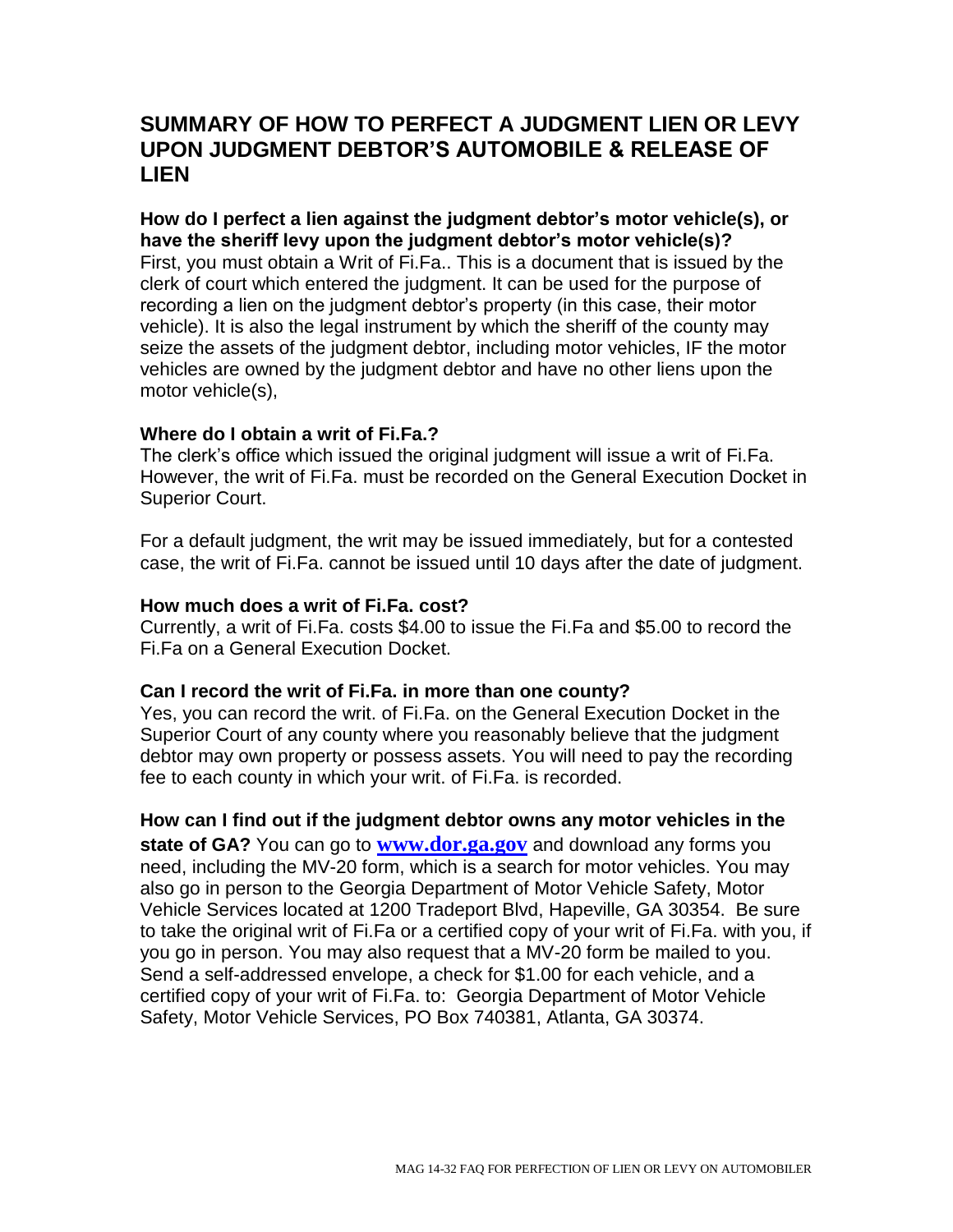# **What information will I get from the MV-20 report?**

You will get a list of vehicles owned by the defendant along with any liens on any of the vehicles. The form will also provide any information on boats or boat trailers.

### **What is the cost for this information?**

Currently, this cost is \$1.00 per vehicle IF you search for tag and title information, which is recommended. See the DMVS website to confirm current costs.

### **What if I don't know how many vehicles the defendant owns?**

You should make your best reasonable guess and submit check(s) in the amount of \$1.00 for each vehicle.

### **To whom should I make my check(s) payable?**

Georgia Department of Motor Vehicles

### **What should I include with my completed MV-20 form?**

You must include a certified copy of your writ of Fi.Fa. with the MV-20 form.

#### **Does the name on the Fi.Fa. have to match the name on the MV-20 form?**

Yes, it must match EXACTLY or the DMVS will not release any information to you.

#### **If the judgment debtor owns motor vehicles "free and clear" of any other liens, can I levy upon the motor vehicles or put liens on them?** Yes.

#1. You can use your writ of Fi.Fa to have the sheriff levy upon the motor vehicle for sale at public action. Please get with your local sheriff's department on their procedures to conduct such levies.

#2. If you can't find the vehicle, or if you don't wish to ask the sheriff to levy upon the motor vehicle, you can begin process of placing a judgment lien on the vehicle. You can go to<http://www.dmvs.state.ga.us/forms/motor.asp> and download any forms you need, including the MV-1 and T-53A forms. Fill out these forms, typewritten, and mail them via registered mail along with \$18.00 and a copy of the writ of Fi.Fa. to the DMVS directly: Georgia Department of Motor Vehicle Safety, Motor Vehicle Services, PO Box 740381, Atlanta, GA 30374.

#### **What else am I required to do if there are no prior liens recorded?**

You must send, via registered mail, notice to the owner of record of this lien.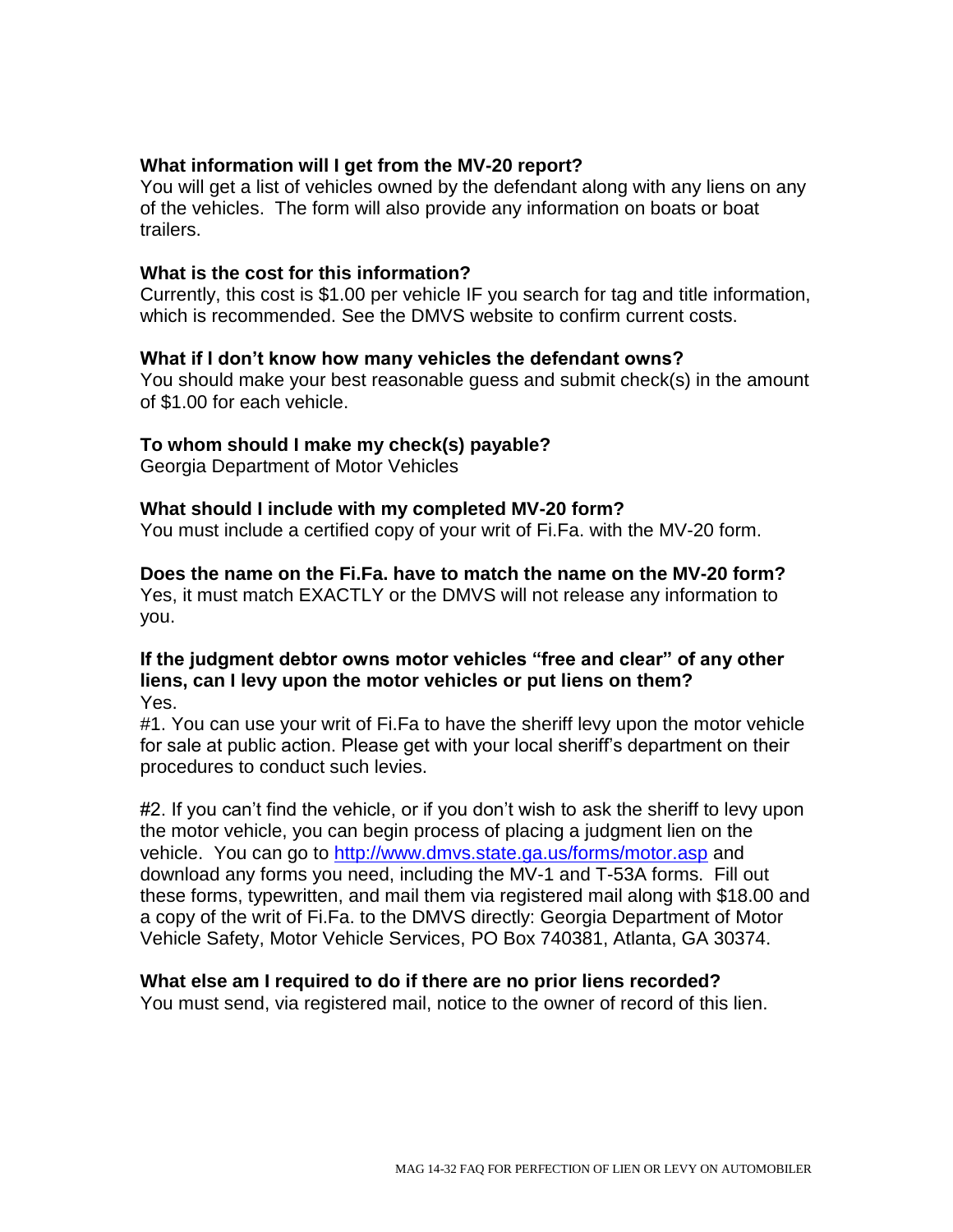## **How do I determine if anyone else has a lien against the defendant's vehicle(s)?**

This information is only available from the Georgia Department of Motor Vehicles. Their website is [http://www.dmvs.state.ga.us.](http://www.dmvs.state.ga.us/) To find out if there are any liens against the defendant's vehicle(s), you must complete form MV-20, "Request for Motor Vehicle Data" and submit it to the Dept. of Motor Vehicles.

# **There is already a lien on the defendant's vehicle. What should I do now?**

You can go to<http://www.dmvs.state.ga.us/forms/motor.asp> and download any forms you need, including the MV-1 and T-53A forms. Fill out these forms, typewritten, and mail them via registered mail along with \$18.00 and a copy of the writ of Fi.Fa. to the listed lien holder.

## **Do I have to type the MV-1 and T-53A forms?**

Yes, you must type them, either on a computer or typewriter.

## **If there is another lien holder already on the title, what does the lien holder do once I've mailed the lien holder the MV-1 and T-53A forms?**

The lien holder is required to forward these forms, together with the original title certificate, to the Department of Revenue, Motor Vehicle Unit. The department will then enter you as a junior lien holder on the title.

# **I am a judgment lien holder on a defendant's vehicle and the judgment has been satisfied (paid off). What do I do now?**

After the judgment has been satisfied, you are required to sign off on the title and send it to the DMVS: Georgia Department of Motor Vehicle Safety, Motor Vehicle Services, PO Box 740381, Atlanta, GA 30374.

## **What does the DMVS do after they receive the title once the judgment has been paid?**

The DMVS will record that the judgment has been satisfied and will delete the lien from the records.

## **I still have questions after reading these questions and answers. Who can I contact?**

If you have any other questions about this process, the DMVS Judgment Lien Department can be reached at (404) 362-6482 OR by mail:

## **Attention: RESEARCH\* Motor Vehicle Services P.O. Box 740381 Atlanta, GA 30374-0381**

OR email, at<http://www.dmvs.state.ga.us/contact/> (go to attached form)